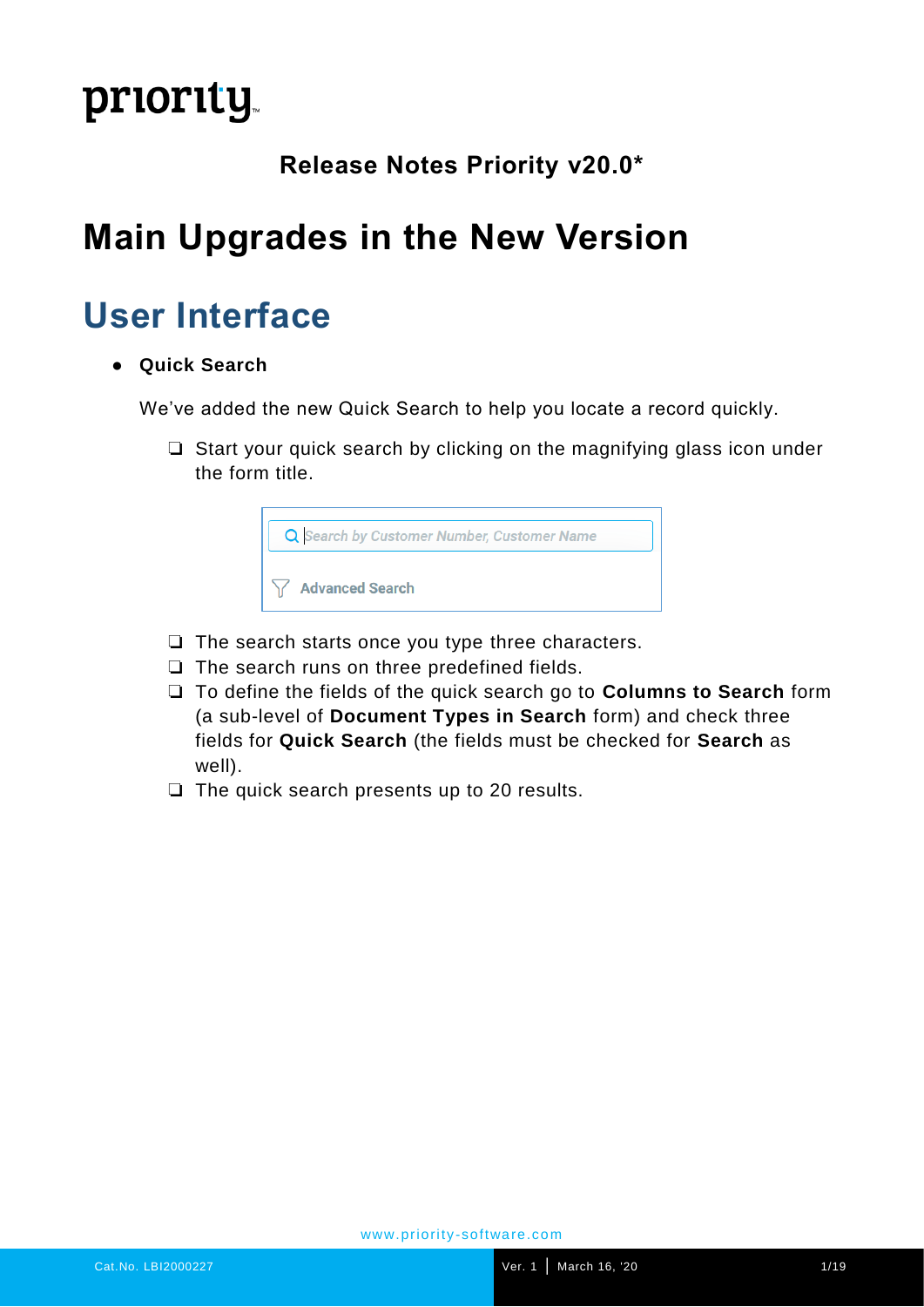| Q coo                                                                                                                | ×          |
|----------------------------------------------------------------------------------------------------------------------|------------|
| <b>COOP</b>                                                                                                          | 08/04/2019 |
| SO19000271                                                                                                           | Draft      |
| <b>COOP</b>                                                                                                          | 31/12/2017 |
| SO17000735                                                                                                           | <b>New</b> |
| <b>COOP NORTH</b>                                                                                                    | 02/02/2017 |
| S017111000003                                                                                                        | Draft      |
| <b>COOP</b>                                                                                                          | 16/03/2016 |
| SO16000509                                                                                                           | New        |
| <b>COOP NORTH</b>                                                                                                    | 16/03/2016 |
| SO16000513                                                                                                           | Draft      |
| COOP HOPTH                                                                                                           | 14010040   |
| There 20 results that match your search terms.<br>Didn't find what you were looking for? Try the advanced<br>search. |            |
| <b>Advanced Search</b>                                                                                               |            |

- ❏ Clicking on one of the results will open the record in full screen.
- ❏ If the quick search doesn't present the documents you were looking for, or if you want to search by other criteria, you can click on the **Advanced Search** button in the Quick Search tool.
- **Search by Name**

You can now search names in the **Name/Description** field, as well as in the **Number** field.

- ❏ When looking for a customer, a vendor or a part by its name, type the name in the **Name** field (Customer Name, Vendor Name etc.) or in the **Description** field (for parts, serial number, etc.) and choose it from the results list.
- **Print Dialog Box**

We have renewed the print dialog box in order to provide an easier and clearer user experience.

○ We merged the formats for printing and displaying documents. You can now find the Word templates and the HTML formats in one drop-down list.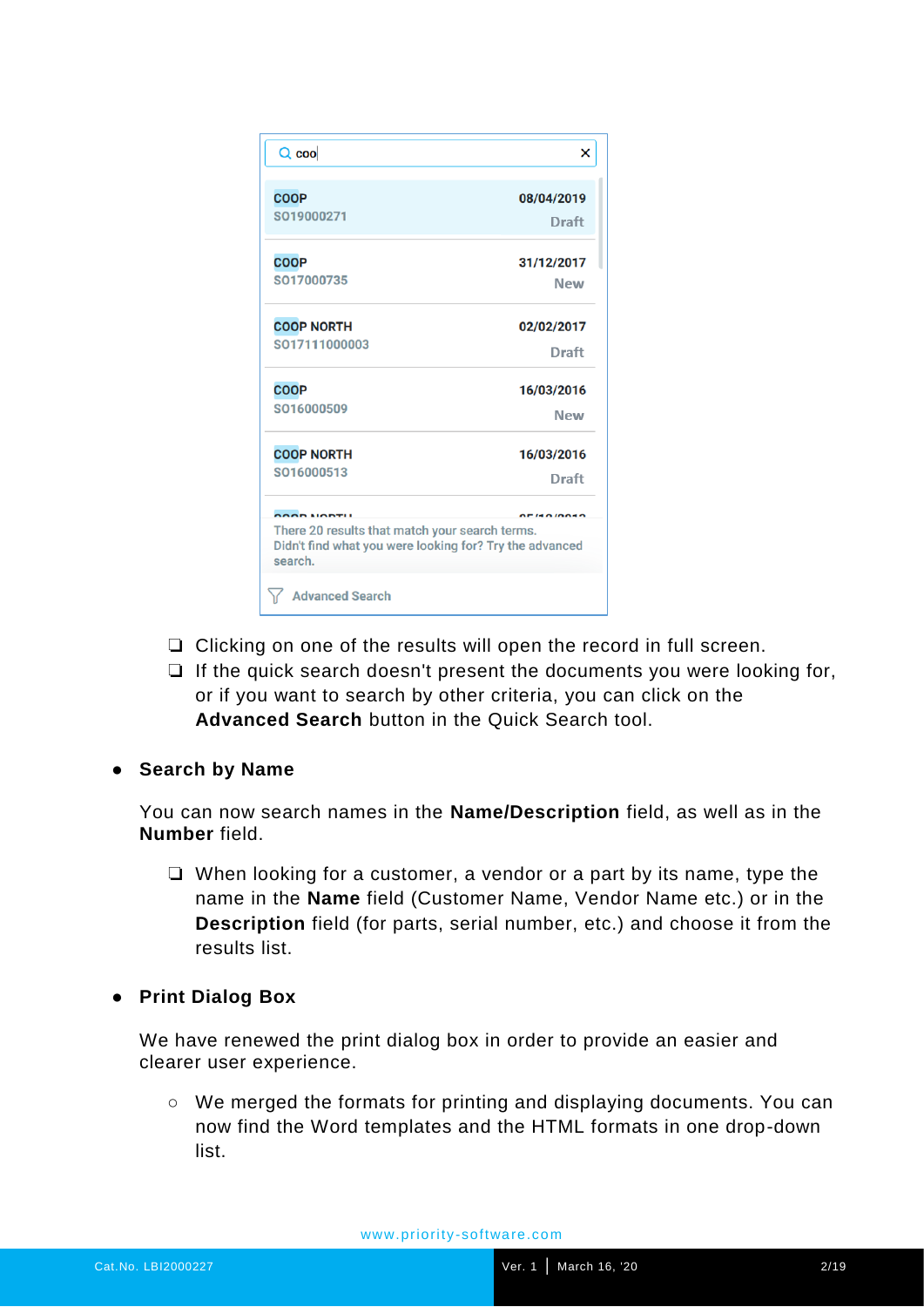- After choosing a format, the relevant document's options are displayed: print, display, mail, or fax.
	- According to your choice of action, more options will be presented, for example, after choosing to send an e-mail you'll be able to choose to send a PDF file.
- Need to customize your document before using it? Clicking on **Customize** in the print dialog box will open the Report Design tool for the relevant document.
- **Word Templates**
	- Fields in Word templates are now dynamic. If nothing was recorded in the fields, they will not be presented in the printed documents.
		- For example, if you didn't specify a discount in a purchase order, the **Discount** field won't appear in the printed document.

| 冒                            | <b>Print Purchase Order</b> |       |                    | X                         |
|------------------------------|-----------------------------|-------|--------------------|---------------------------|
| Choose Format 2              |                             |       |                    | <b>Customize</b>          |
| <b>W/Extended Part Desc.</b> |                             |       |                    | $\times$ $\sim$           |
| What do you want to do?      |                             |       |                    |                           |
| Print                        | B<br><b>Display</b>         | Email | <b>Quick Email</b> | E<br><b>Automatic Fax</b> |
| <b>PDF File</b>              |                             |       |                    | <b>Apply</b>              |

#### ● **Report and Document Design**

The HTML reports and document printouts have a new design.

- ❏ The changes apply to the system's default format.
- ❏ The background color is now white.
- ❏ Lines in tables are visually separated using different shades of grey.
- ❏ There are new icons and a new design for the headers.
- ❏ As always, you can customize your documents, including the text color options, using the Report Design Tool.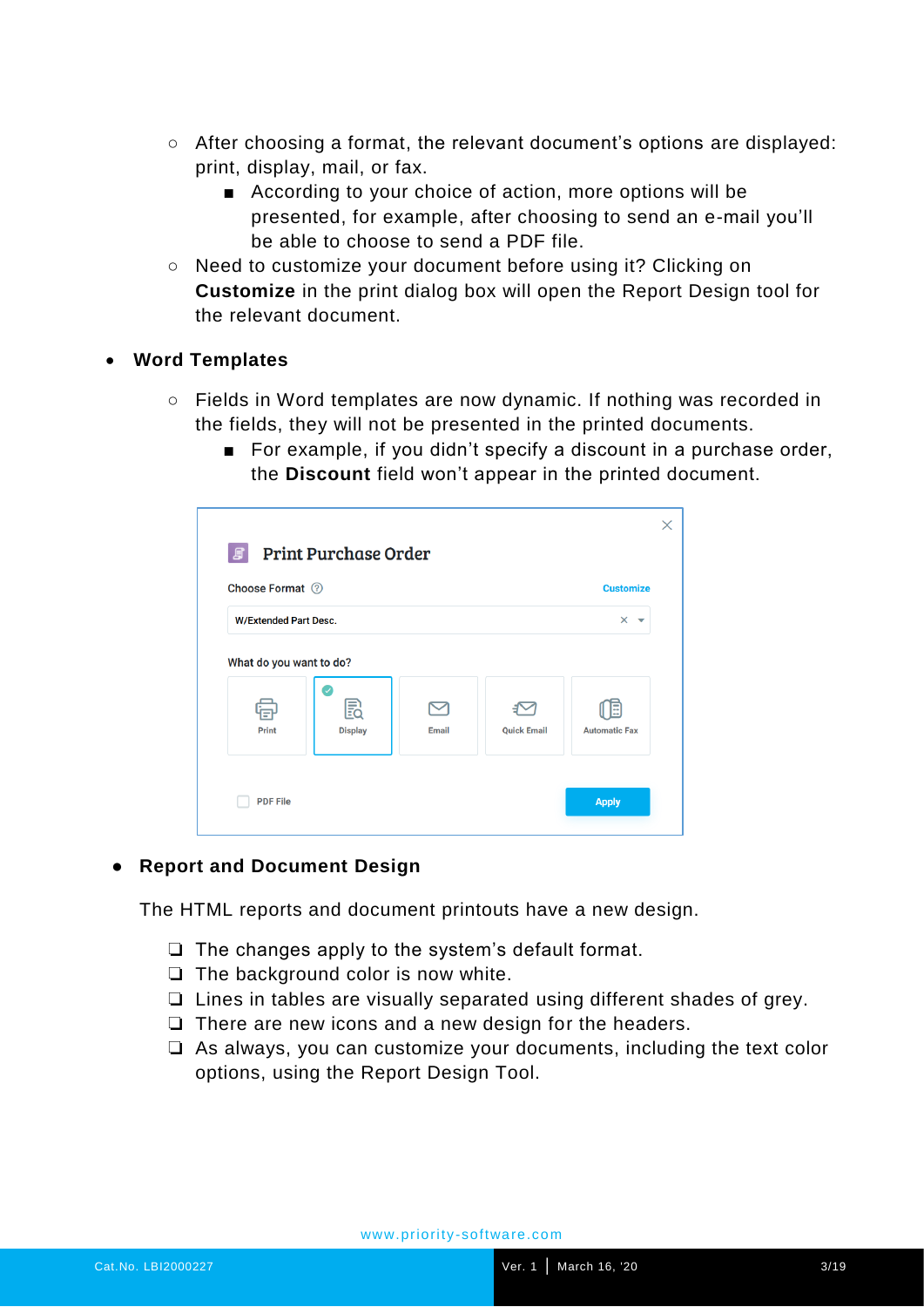| <b>Address</b> | <b>Demo Company</b><br>City/State 33333<br><b>United States</b><br>Tel.: 1111111, Fax: 2222222<br>Company Number: 5129088641itxotx<br>VAT Number: 13465<br>Reported for VAT Consol. Busn Number 512908864 |                 |                         |                 |                 |                                  |                    |                                                            | URL: www.mysite.co.il |
|----------------|-----------------------------------------------------------------------------------------------------------------------------------------------------------------------------------------------------------|-----------------|-------------------------|-----------------|-----------------|----------------------------------|--------------------|------------------------------------------------------------|-----------------------|
| To:            | <b>Hogwarts Publications</b><br><b>Hogwarts School</b>                                                                                                                                                    |                 |                         |                 |                 |                                  |                    | <b>Order Date: 09/03/20</b><br><b>Print Date: 12/03/20</b> |                       |
|                |                                                                                                                                                                                                           |                 |                         |                 |                 | Confirmation of Order SO20000021 |                    |                                                            |                       |
| Ln.            | <b>Part Number</b>                                                                                                                                                                                        | <b>Bar Code</b> | <b>Part Description</b> | <b>Due Date</b> | <b>Quantity</b> | <b>Order Balance</b>             | <b>Unit Price</b>  | Unit Price + Tax                                           | <b>Extended Price</b> |
| 1              | 1231231                                                                                                                                                                                                   | *123123*        | Blueball                | 09/03/20        | 30.00 ea        | 30.00 ea                         | <b>USD 2.00</b>    | <b>USD 2.00</b>                                            | 60.00                 |
| $\overline{2}$ | BU-04041                                                                                                                                                                                                  | *BU-04041*      | <b>Blue unicorn</b>     | 09/03/20        | 1.00ea          | 1.00ea                           | USD 2,000.00       | USD 2,000.00                                               | 2,000.00              |
| 3              | <b>DBU-04041</b>                                                                                                                                                                                          | *DBU-04041*     | Dark blue unicorn       | 09/03/20        | 3.00ea          | 3.00ea                           | USD 2,000.00       | USD 2,000.00                                               | 6,000.00              |
|                | Order Bar Code: *SO20000021*                                                                                                                                                                              |                 |                         |                 |                 |                                  | <b>Total Price</b> |                                                            | 8,060.00              |
|                | Customer Number: 100018<br><b>Current Version: 1</b>                                                                                                                                                      |                 |                         |                 |                 |                                  | Tax                |                                                            | 0.00                  |
|                |                                                                                                                                                                                                           |                 |                         |                 |                 |                                  | <b>TOTAL</b>       |                                                            | <b>USD 8,060.00</b>   |
|                |                                                                                                                                                                                                           |                 |                         |                 |                 |                                  |                    |                                                            |                       |

## **Priority Mobile**

**Priority Master** is now **Priority Mobile**. Along with the name change, there are many new features.

● **Out-of-the-box Priority apps**

Working with Priority Mobile is now easier than ever. New subscription-based *Priority* customers can access predefined *Priority* applications by scanning just one QR code.

- The applications that are currently included are CRM, Sales, Purchasing, Sales Reps., and Warehouse Management.
- To start working with the apps:
	- Generate a QR code by running the **Priority Mobile Scan Code** program (path: **System Management** > **Applications**).
	- Download the Priority Mobile app from the apps store.
	- Scan the QR code using the Priority Mobile app.
- **Credit card clearing**, which was previously only available in *Priority*, is now available in the Priority Mobile application by clicking **Payment**.
	- Credit clearing via the application is made possible with PayMe.
- **Push notifications**

Priority Mobile now has push notifications!

- You can define push notifications for Priority Mobile in the BPM for the relevant form or via **Define Business Rules**.
- Notifications in Priority Mobile can be disabled directly from your device.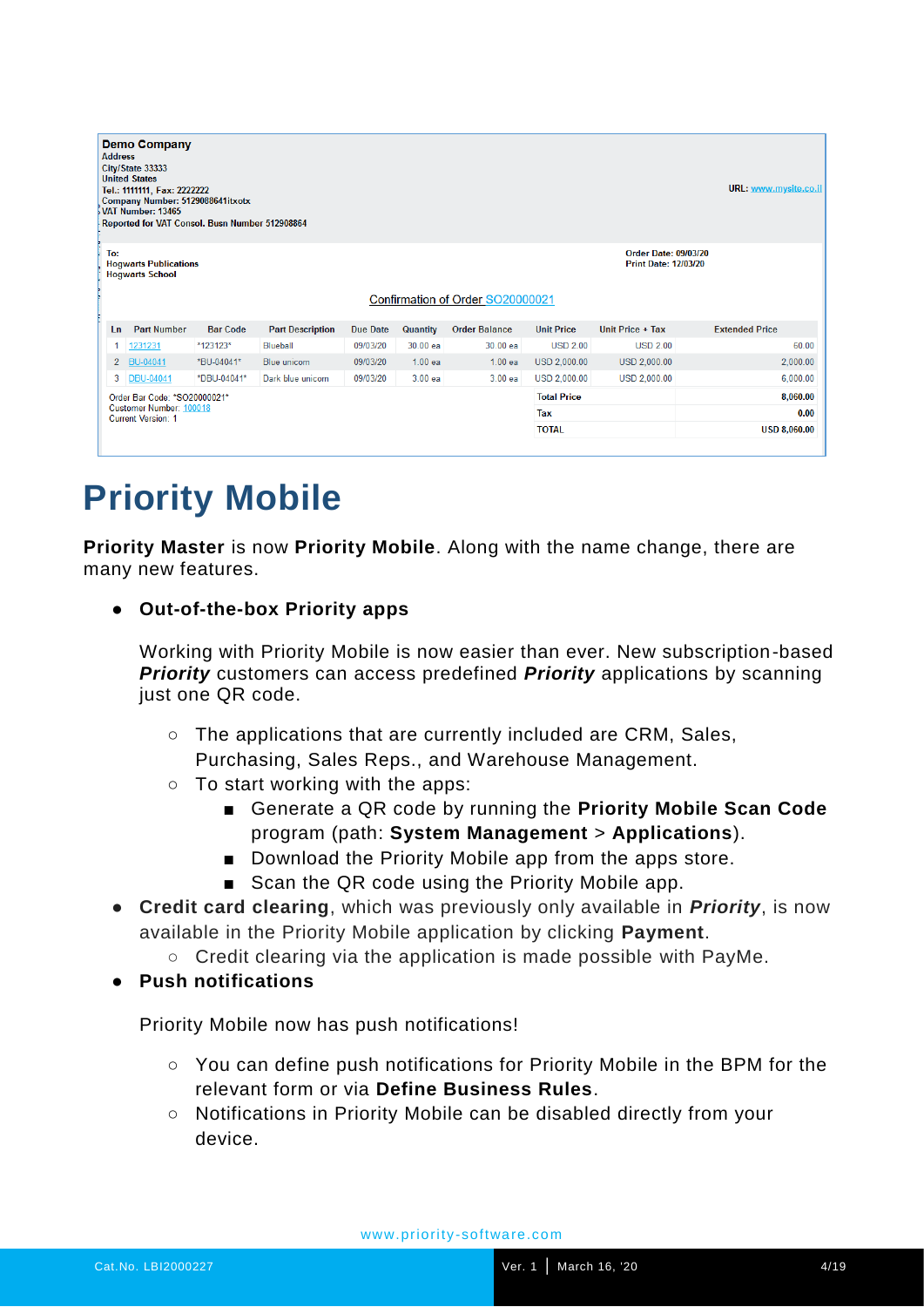| Define Business Rules - Sales Orders |                |
|--------------------------------------|----------------|
| <b>Rule Description</b>              | $\vee$ Active? |
| Do the following:                    |                |
| Display error msg<br>$\checkmark$    |                |
| Display error msg                    |                |
| Display warning                      |                |
| Send e-mail                          |                |
| Send text msg                        |                |
| Open task                            |                |
| <b>Send Push Notification</b>        |                |
|                                      |                |

- **Search lists** you can now start your search by just typing; the search will start immediately.
	- You no longer have to choose the search criterion (name or number). *Priority* will find results for you in all of them.
- **The Status field** was redesigned and relocated to a dominant location.
	- If the statuses were assigned with colors in the BPM in Priority, you'll see them on your mobile as well.

| <b>Sales Orders</b>                                  |  |
|------------------------------------------------------|--|
| <b>Customer Number</b><br>394010101                  |  |
| <b>Approved</b>                                      |  |
| <b>Customer Name</b>                                 |  |
| <b>Hogwarts Publications</b>                         |  |
| Date                                                 |  |
| 02/25/20                                             |  |
| Order                                                |  |
|                                                      |  |
|                                                      |  |
| SO20000246                                           |  |
| <b>Customer Number</b><br>394010101                  |  |
| <b>Draft</b>                                         |  |
|                                                      |  |
| <b>Customer Name</b><br><b>Hogwarts Publications</b> |  |
| Date                                                 |  |
| 03/08/20                                             |  |
| Order                                                |  |

- **Record colors** appear in the app.
	- The color appears in a line above the record (see image above).
	- Defining the coloring conditions is set in *Priority*.
- **Files upload to mobile** Uploaded files and photos over 100kb will now be compressed. This will not affect the size and resolution of the files and photos.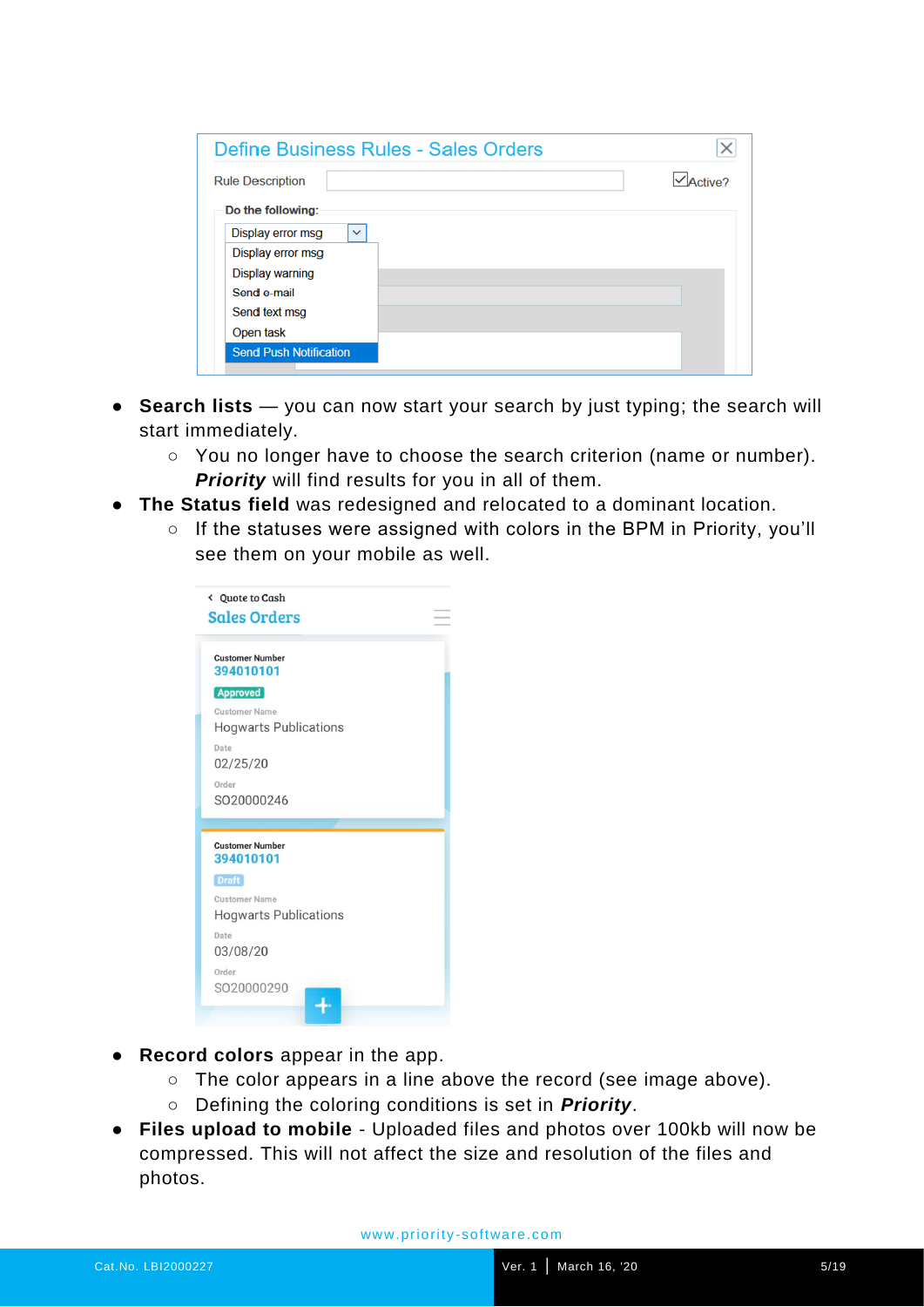- **The Global Way**: As part of our goal to provide *Priority* in our customers' languages, Priority Mobile is now available in Flemish.
- **Log in** to Priority Mobile via third-party authentication.
	- This is relevant to companies that work with third-party authentication, such as OKTA.
	- Accessing Priority Mobile via OKTA without Priority's user name and password.

## **Financials**

### **Priority Payments**

- We added a **Forgot Password** option to the Payments Portal for users who access the system with a username and password and not via Google.
- You can now get paid against pro forma invoices as well using the Click2Pay and Payments Portal.
- You can now collect payments via the Priority mobile app.
- Use the new **MaxPayments** financial constant to specify the maximum No. of installments that your company will accept per transaction performed by the customer in the Payments Portal or via the Click2Pay payment link. This can be defined per customer by using the new **Max.No. Installments** field in the **Financ. Parameters for Customers** form.
- Sales order amounts can now be pre-authorized for payment via credit card up to 48 hours before the customer decides to finalize the order and you run the payment on the credit card. To do so, use the **Authorize Amnt for Pri. Payments** program from the list of actions in the **Account/Credit Card to Charge** sub-level of the **Sales Orders** form.
- In invoice revisions, you now have the option to delete the credit card details of a billing invoice so it can be sent for regular collection (in the **Account/Credit Card to Charge** sub-level of the **Revision of Invoice Details** form).
- Credit cards can be accepted as means of payment when a new rental is created (see more about the Rental module below).

### **Digital Banking**

● We've added support for payments in foreign currency.

### **Account Reconciliations**

● When reconciling multiple one-sided entries within one account that do not have matching entries (for example, multiple lines of a customer's debt with another customer's account that has now taken over that debt)—you now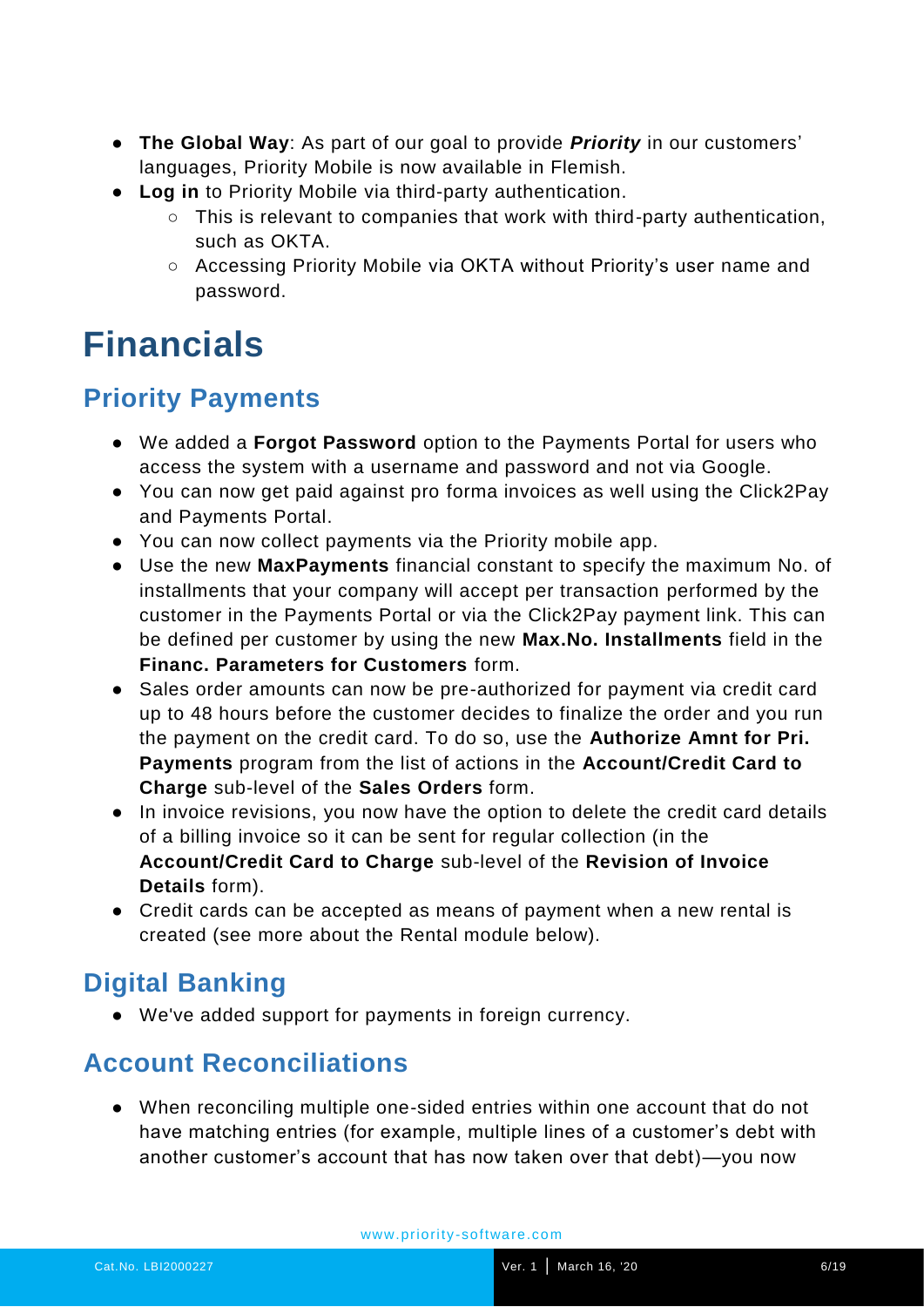have the option to specify whether you want to create one adjustment entry for *each* marked line or one entry for *all* marked lines.

#### **Bank Reconciliations**

- You can now add comments to bank statement lines. Use the new **Remarks** sub-level of the **Itemized Statement** form (itself a sub-level of the **Record Bank/AmEx Statements** form) to record or view remarks regarding the item in the upper-level form.
- We've enhanced the automatic creation of transactions in the ledger based on the bank transaction code. Those can now be created based on a match in the **Reference** or the **Details** fields of the bank line. Use the new **Reference** field in the **Bank/AmEx Transaction Codes** form to record the reference as it appears in the bank statement (in the case of a recurring utility bill, for example) or the existing **Details** field, again, as it appears in the bank statement. When running the **Record Bank Transactns in Ledger** program, which records journal entries against bank transactions for the purpose of reconciliations, the program will create entries based on a match by transaction code (as it did before), but if it doesn't find a match, it will continue to search for a match based on reference and then details.

#### **Bank Feeds**

A brand new digital banking experience for our customers in the US. From now on, you can digitally link your bank account in *Priority* to your account in the bank and get your bank feeds seamlessly and easily. No more downloading file statements from the bank and uploading into *Priority*. You simply connect once and your bank pages are fed digitally— either on demand or scheduled.

- In order to initiate digital banking using the Plaid solution, run the new **Connect Accounts Digitally** program (in the new **Connect Accounts Digitally** menu) to receive a unique access token from Plaid.
- Plaid connection details can be viewed and defined in the **Plaid Account Access Definitions** form.
- To the **Additional Information** sub-level of the **Bank Accounts** form, we added:
	- an **External ID** field which stores a unique identifier that Plaid uses when connecting to the account in the bank.
	- a **Digitally Connected** flag: when marked, it indicates that the account in *Priority* is digitally connected to the account in the bank via Plaid.
- The **Digitally Import Bank Statements** program allows you to import account transaction details in order to generate a bank statement in the system for reconciliation purposes.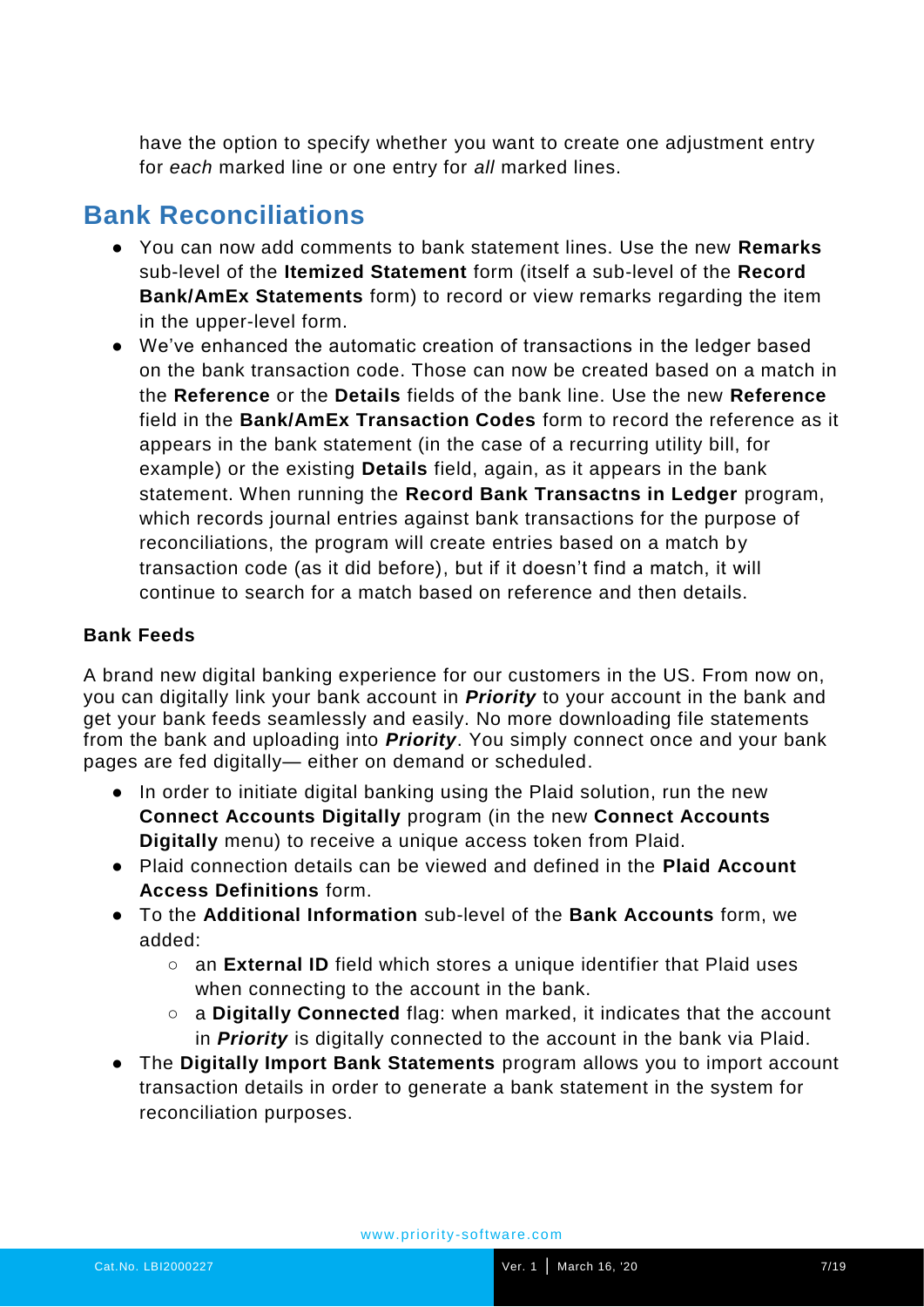### **SOX Compliance**

As part of *Priority*'s global strategy, we make continuous efforts to make SOX compliance easier for our customers. In this version:

- The **Financial Documents** form has a new **History of Changes** sub-level form so that you can view changes made to the definitions of financial document types in the upper-level form.
- All fields that can be revised in the finalized invoice are now recorded in the change log.

### **Other Enhancements and Features in Financials**

- Now when running the **Set Format-Blank Paper Printouts** program, you can flag the new **Data frm Items Form** input column if you want the vendor's name in the **Check Payment - Add'l Details** form (a sub-level of the **Check Payments** form) to appear in the printout.
- The **Checks Past Due Date** form (a sub-level of **Customer Credit** form) now displays the cashier holding the check in the **At Cashier** and **Cashier Description** columns.
- Run the new troubleshooting report, **Check Inventory Upd. in Invoices**, to make sure that every line in sales, over-the-counter, and vendor invoices has a corresponding inventory transaction.
- In the **Purchase Order Items in Voucher** form (a sub-level of the **Shipping Vouchers** form), the **Quantity** field was renamed **Quantity in Order** to better reflect that it displays the ordered quantity of the item linked to the invoice included in the voucher in the upper-level form. We also added a **Quantity in Invoice** field to display the quantity of the order item that was actually charged in the invoice line.
- To help you manage your companies' credit cards in the system, you can now flag them **Inactive** (or active, by removing the check mark) in the **Company Credit Cards** form.
- When opening a returned payment to a customer (in the **Returned Payments** form), you can now set the default for the value in the **Returns Cashier** field by defining the new **ReturnPayCash** financial constant.
- Budget item selection was made easier by showing only items from budget versions in effect where relevant throughout the system.
- We've added a new report to show the financial status of purchase orders.
- Working with prices including tax was now extended to service contract payments as well.
- The **Transfer Sums to VAT account** procedure now carries the transaction over to the next open period if the period for posting is already closed.

#### **Meter Reading**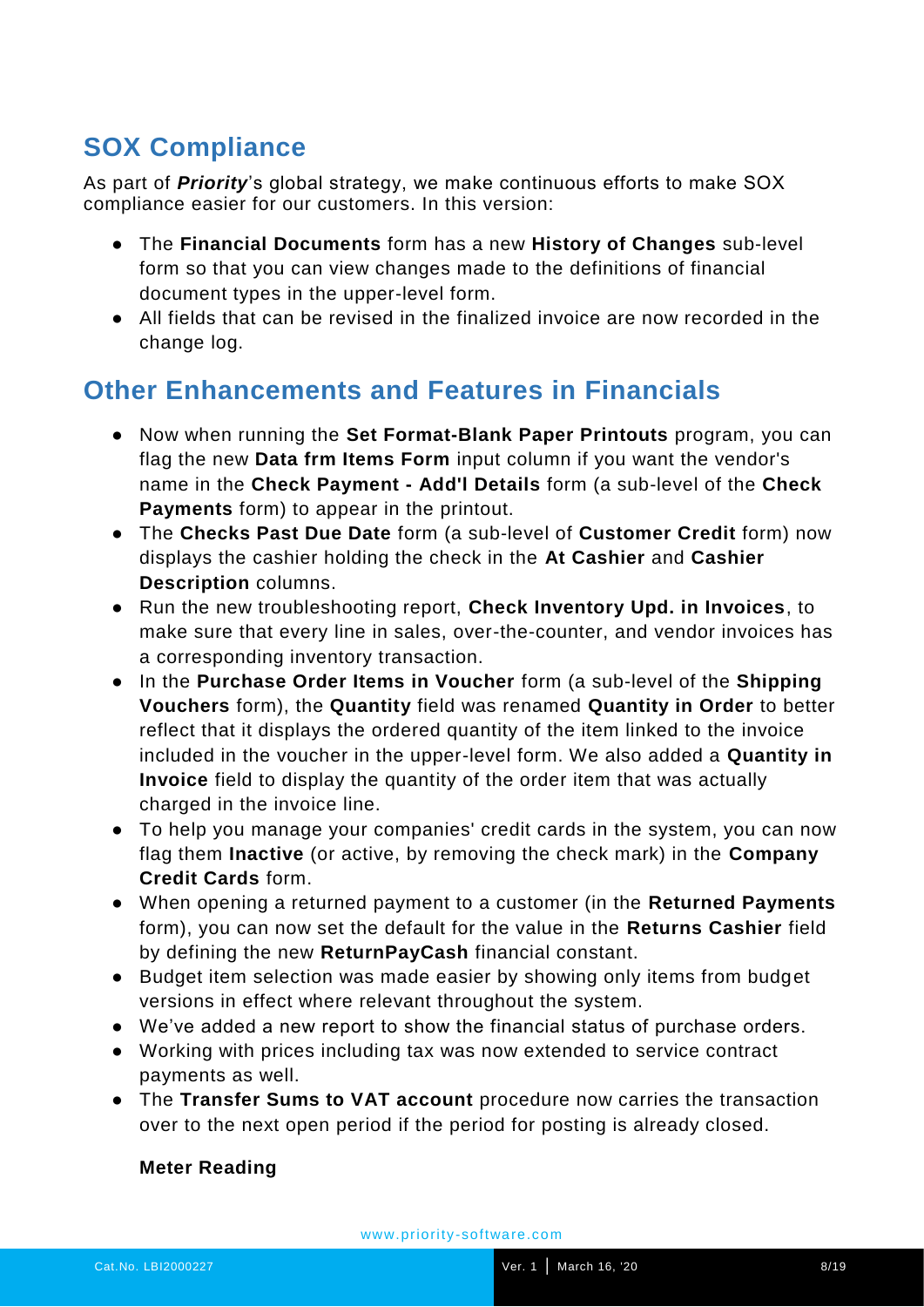- You can now define complementary meter points per machine.
- Included meter readings are now taken into account when preparing payments.
- The system now takes into account the predefined monthly minimum reading for several months combined when preparing payments.

## **Sales, Purchasing, and Inventory**

#### **Sales**

#### **Rental Module**

Introducing the new Rental module! For businesses that rent out equipment, this module provides all the forms and programs that allow you to optimally manage the rental process in your organization, including:

- Management of the availability of rented equipment including a new Gantt chart display!
- Easy updating of the shipment and return of rented equipment
- Automatic preparation of customer invoices according to the period that the equipment was in the customer's domain, including partial billing of ongoing rentals
- Clearing credit card payments in Priority Payments as a payment method, and the option to clear payments and prepare receipts automatically for customers with a standing order (billing)
- For more information, see our standard operating procedures on rentals in **Priority's [Xpert Knowledge Base.](https://support.priority-software.com/#/kb)**

#### **Managing Dropshipping Orders**

You can now manage and easily track dropshipping orders, in which the customer orders from your company while the goods are delivered from your vendor directly to the end customer. The work process is as follows:

- Flag lines in the customer order as items for dropshipping (parts can also be defined for dropshipping)
- When opening a purchase order based on a dropship-type customer order, the shipping address is filled in automatically with the end customer's address.
- When recording a vendor invoice in the system and finalizing it, a shipping document or sales invoice for the customer is opened automatically with the end customer's address.
- A new **Items in Drop Shipping Orders** form displays all order items sold via the dropshipping process and where they are in the process, whether a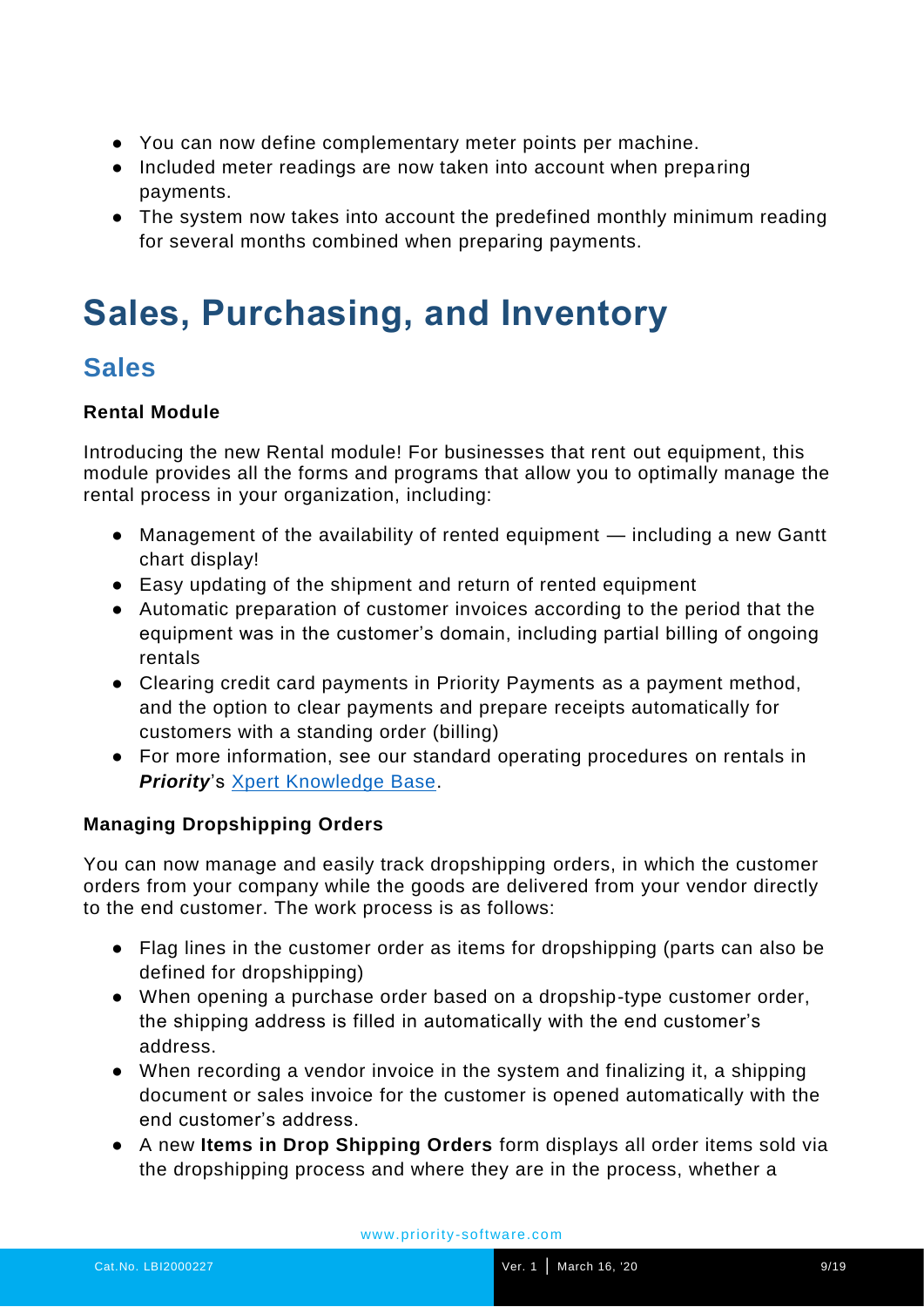purchase order was recorded for them, a vendor invoice, or a shipping document or sales invoice. This form helps you in the management and supervision of the various stages in the process.

For more information, see standard operating procedures on the subject [here](https://prapp.priority-software.com/primail/library/SOP_Dropshipping_20_0_E.pdf) or in **Priority's [Xpert Knowledge Base.](https://support.priority-software.com/#/kb)** 

#### **Additional Enhancements in Sales**

● The new **% Overall Discount** field in the **Choose Order Items** and **Sales Orders for Document** forms displays the overall discount for each sales order linked to the document in the upper-level form (either the **Customer Shipments** or **Warehouse Transfer** form). If the **% Overall Discount** field in the upper-level of the **Customer Shipments** form is 0, then the discount will be updated according to that of the first order selected in the **Sales Orders for Document** or **Choose Order Items** sub-level forms. The new field allows you to link to the shipment orders with an identical overall discount.

#### **Inventory**

- We've expanded the length of the part number, part description, and serial number fields to accommodate longer strings.
- You can set up a safeguard against assigning the same serial number to two different parts. Set the new logistic constant **IDoubleSern** to 1 to receive a warning message if you assign a serial number in the **Serial Numbers in Transaction** form (a sub-level of various inventory documents) that is already in use by a different part. You can change the warning message into an error message in the Privilege Explorer.
- The **Warehouse Inventory Levels** report now allows you to display the deviation from maximum inventory, in addition to minimum inventory (for example, when you need to limit the permissible quantity of dangerous materials in a warehouse). If you flag the new **Above Maximum Only** option in the report input, it will display the items whose warehouse quantities exceed the maximum inventory specified in the **Warehouse Inventory Levels** sub-level of the **Warehouses** form. Also, the system will display warning messages when the maximum inventory is exceeded for the part in the warehouse in the **Order Items** sub-level of the **Purchase Orders** form.
- If you change the status of a part in the **Part Catalogue** to one that is defined as inactive, the system will check if the part has any inventory, and if so will display a warning message. You can change the warning message into an error message in the Privilege Explorer.
- The itemization of sales invoices and over-the-counter invoices now displays the date on which this lot or work order is due to expire in the new **WkOrd/Lot Expir.Date** field, similar to the shipping document. We've also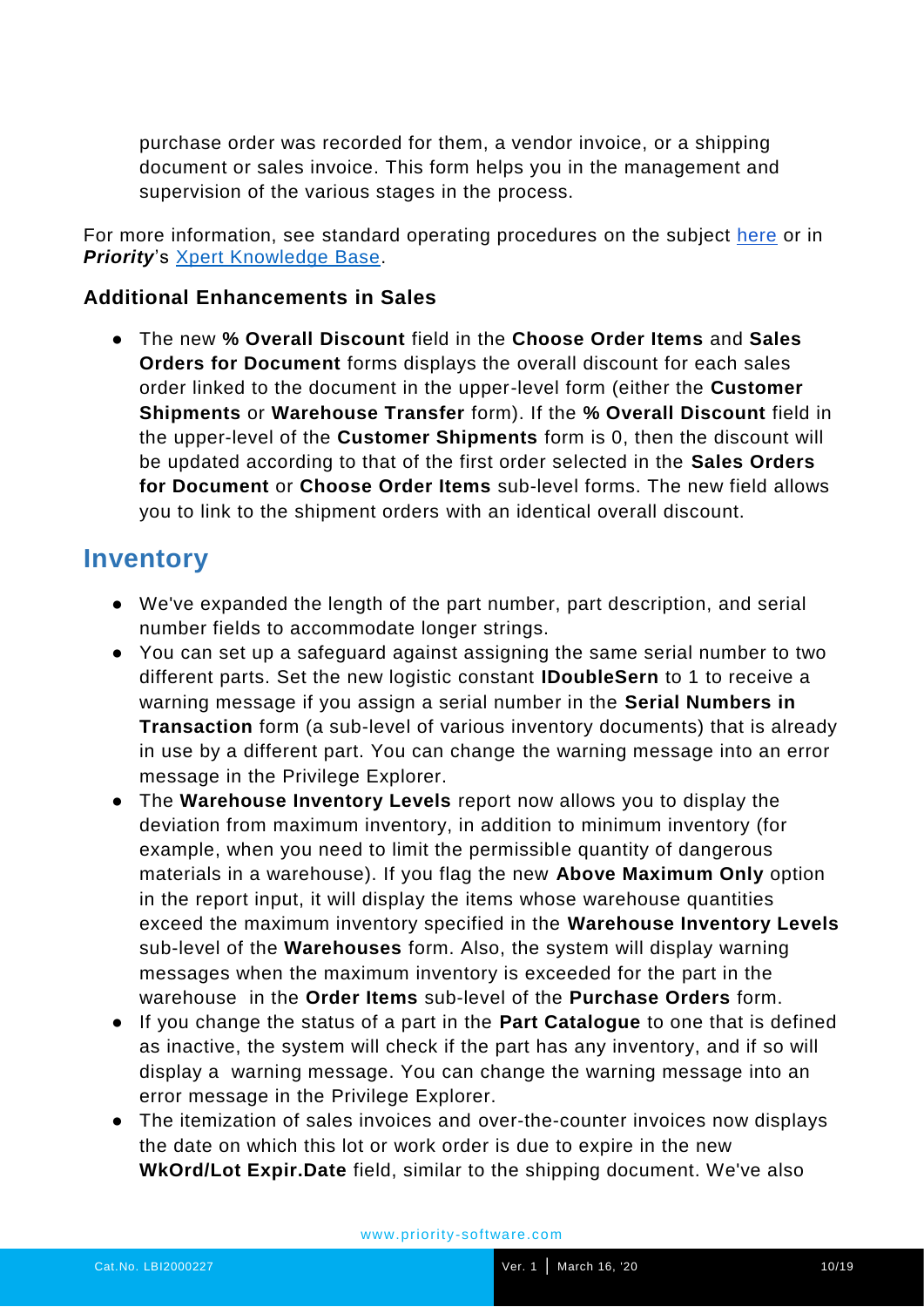added the new field to the **Source of Inv. Transacts Report Generator** and **Source of Sales Report Generator**.

- For your convenience, we've added a **Bar Code** field, which displays the bar code of the part, to the following forms:
	- **Assembly Reporting** (a sub-level of the **Warehouse Assembly** form)
	- **Assembly Components** (a sub-level of **Assembly Reporting**)
	- **Inventory Parameters for Parts**
	- **Service Parameters for Part**
	- **Purchase/MRP Parameters for Part**
- Now, you can use the **Auto Recording of Serial Nos.** sub-level form when the logistic constant **ISerialTrans** is set to 1.

### **Purchasing and Purchase Planning**

- Run the new **Financial Status of Purch Orders** report to view the financial status of orders recorded over a given period, sorted by vendor.
- You can now link a number of purchase demands to the **Purchase Orders** and the **Request for Price Quotations** forms. The new **Purchase Demands for PO** and **Purchase Demands for RFQ** sub-levels of the **Purchase Orders** and **Requests for Price Quotations** forms, respectively, allow you to link multiple purchase demands and automatically itemize the PO or RFQ. The demand document No. and demand line No. now appear in the itemization of the documents.
- In the **Parts per Vendor** form, you can now record different vendor/manufacturer part numbers for the same *Priority* part No. and manufacturer.
- When using a list of authorizers, you can now authorize purchase orders and demands by using the **Authorize Purchase Order/Authorize Purchase Demand** program from the list of Actions in the **Purchase Orders/Purchase Demands** forms, respectively, as an alternative to using the **Purchase Demand/Purchase Order** Authorization sub-level forms for approvals.
- When opening a purchase order based on a purchase demand, items in the **Attachments** sub-level form will automatically be copied over.

## **Warehouse Management System (WMS)**

- A new wave is here! The **Create Repl. Wave (Issue to Kit)** program allows you to create replenishment (RIW) tasks in order to transfer inventory to the front warehouse to prepare for issues to work orders.
- The **Create Replenish Wave for Order** and **Create Replenishment Wave (Inv.)** programs now take into account expired inventory in the target zone when calculating the quantity required for transfer to the target zone.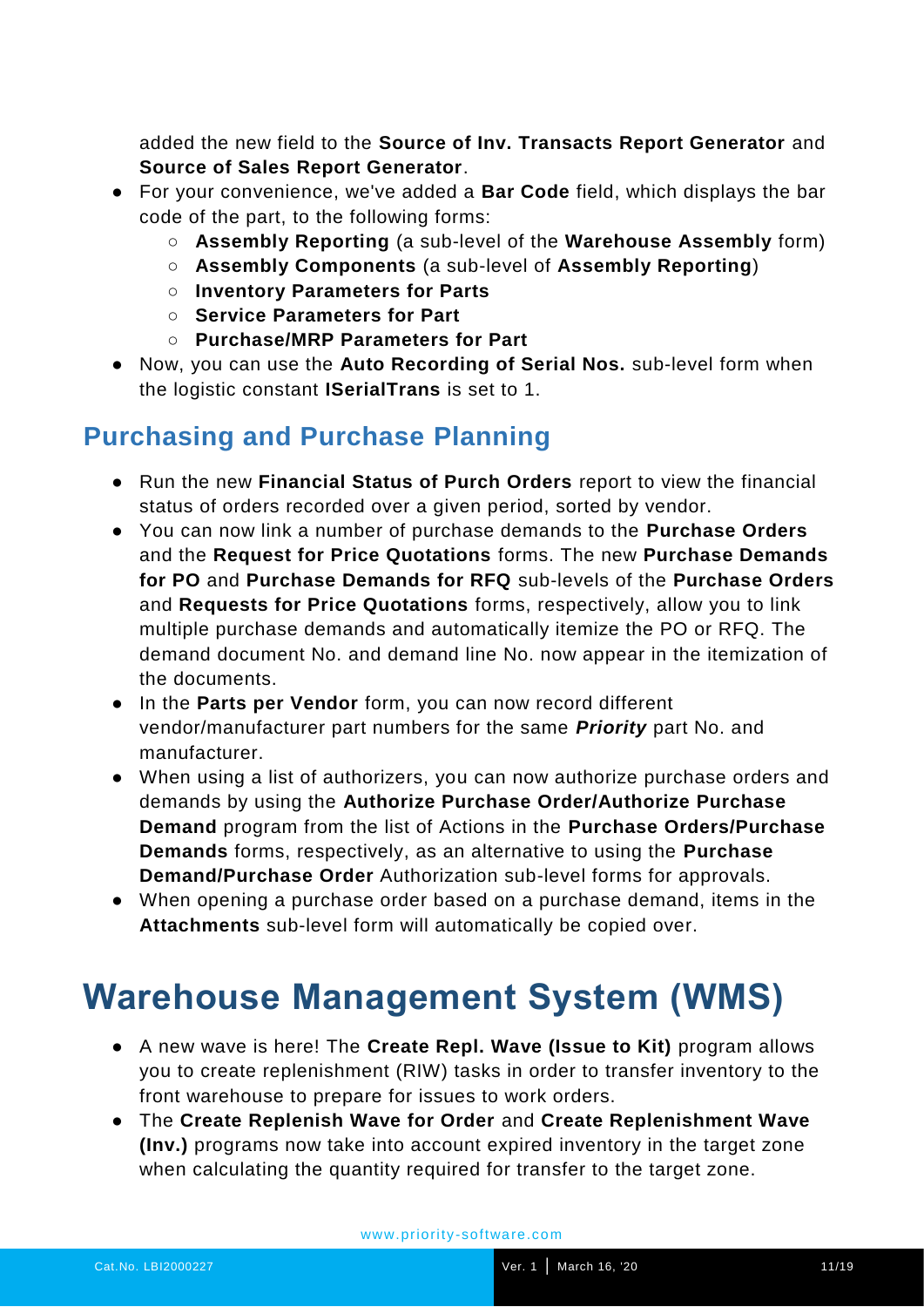#### ● The **Create Pick Wave for Order** and **Create Pick Wave (by Order)**

programs now take into account customer site for the order item line. When running the wave, if the **Task Split Method** is defined as 011 (each customer site separately) or 012 (one task per customer site), separate warehouse tasks will be opened for each customer site that was defined in the linked order item. The site is taken from the upper-level of the order only if one is not specified for the item.

- When creating a replenishment wave, if you defined the **Max No. of Lines** that can be included in each replenishment task created by this wave, the new **Group Bin in Task** flag allows you to instruct the system *not* to split items from the same bin into separate warehouse tasks. This flag appears in the following programs:
	- **Create Replenishment Wave (Inv.)**
	- **Create Replenishment Wave (Ords)**
	- **Create Replenish Wave for Order**
- The **Prepare Documents** program based on warehouse tasks will take into account profit centers specified in the sales order itemization.
- In the **Warehouse Tasks** form, you can now change the value in the **Distrib. Route Code** field in the upper-level form, even if there are items in the **Warehouse Task Items** sub-level form. The distribution route in the upper level of the warehouse task will be taken in account when running the **Prepare Documents** program.

## **Production**

- We've added an **Attachments** sub-level form to the **Part Revisions** and **BOM Revisions** forms. When printing work orders with attachments — if you flagged the **Print Part Attachmts** field in the upper-level of the work order attachments linked to part revisions and BOM revisions for the part in the work order (in addition to attachments linked to parts in the **Documents for Part** sub-level of the **Part Catalogue** form, as before) will be printed.
- We've added a new BPM process to the **Reporting Production** form.
- **Material Requirements Planning**:
	- When running the **Material Requirements Planning** program, you now have the option to specify the date up to which work orders should be opened (in the new **Open Work Orders to** input field). The program will calculate purchase planning up to the date specified in the **To Date** field (as it does today), but will only open work orders up to the date specified in the **Open Work Orders to** input field. Planned work orders (without a work order number) will be opened from the date in the **Open Work Orders to** field up to the date in the **To Date** field in the MRP program input.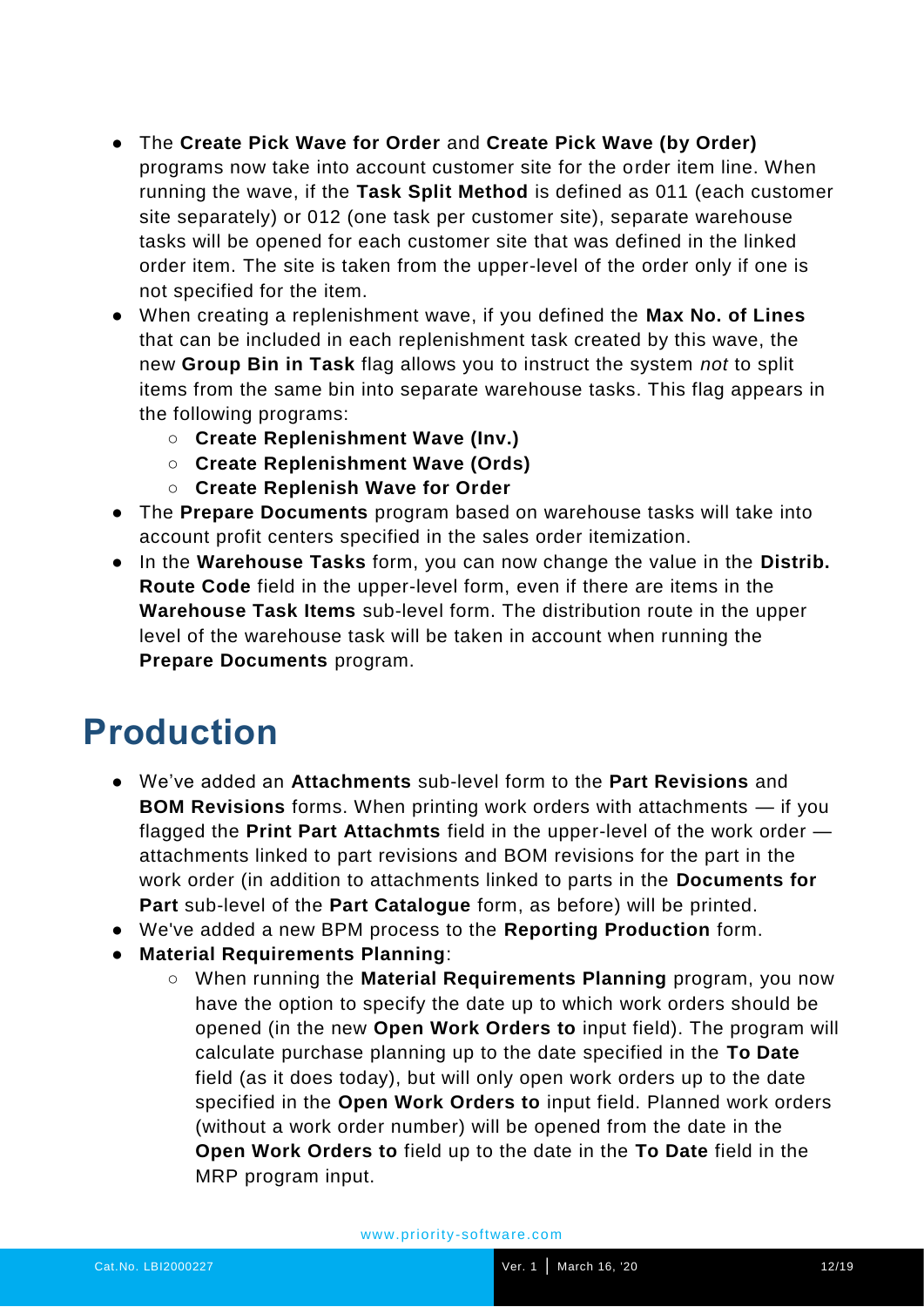- Use the new **History of MRP Runs** form and its sub-levels to view a history of MRP runs, including information such as the duration of the run, the user who ran it, the parameters of the run, and the value of the relevant production and planning constants at the time of the run. You can also view parts whose calculation took longer than 30 seconds. This form replaces the old **View Dates & Chosen Options** program.
- In addition to the regular **Material Requirements Planning** program, we've added the option to run the MRP program with only one input window. To do so, run the **Material Req. Planning-One Input** program (the functionality remains the same).

## **Service and Maintenance**

● In the **Servicing Requirements of Item** sub-level of the **Catalogue of Parts w/Serial Nos.** form, you can now assign a frequency for servicing a serialized part (in the **Frequency (Days)** field) up to four integers (9,999 days).

#### **Maintenance by Meter Reading**

The Maintenance module, which allows you to define a servicing plan for serialized parts by frequency, now allows you to also define a servicing plan by meter reading or a combination of the two (time, meter reading):

- For each part/serial number, you can define for each servicing type whether it will be serviced according to time, meter pulses, or a combination of the two.
	- $\circ$  Servicing according to time the serial part is serviced according to time intervals only. The system will open future service calls according to the defined time interval.
	- $\circ$  Servicing according to meter reading the serial part is serviced according to meter pulses only. The system will open a service call when the meter reading reaches the defined number of pulses.
	- $\circ$  Servicing according to meter reading and time  $-$  the serial part is serviced according to time and also meter pulses (whichever comes first). The system will open future service calls according to the defined time interval and in parallel will perform repeated checks of the meter pulses to determine if the reading reached the defined number of pulses, and if so, will update the servicing plan accordingly.

For more information on routine servicing by meter reading, see our [s](https://prapp.priority-software.com/primail/library/SOP_Servicing_19_1_E.pdf)tandard operating procedures on the subject [here](https://prapp.priority-software.com/primail/library/SOP_Servicing_19_1_E.pdf) or in *Priority*'s [Xpert Knowledge Base.](https://support.priority-software.com/#/kb)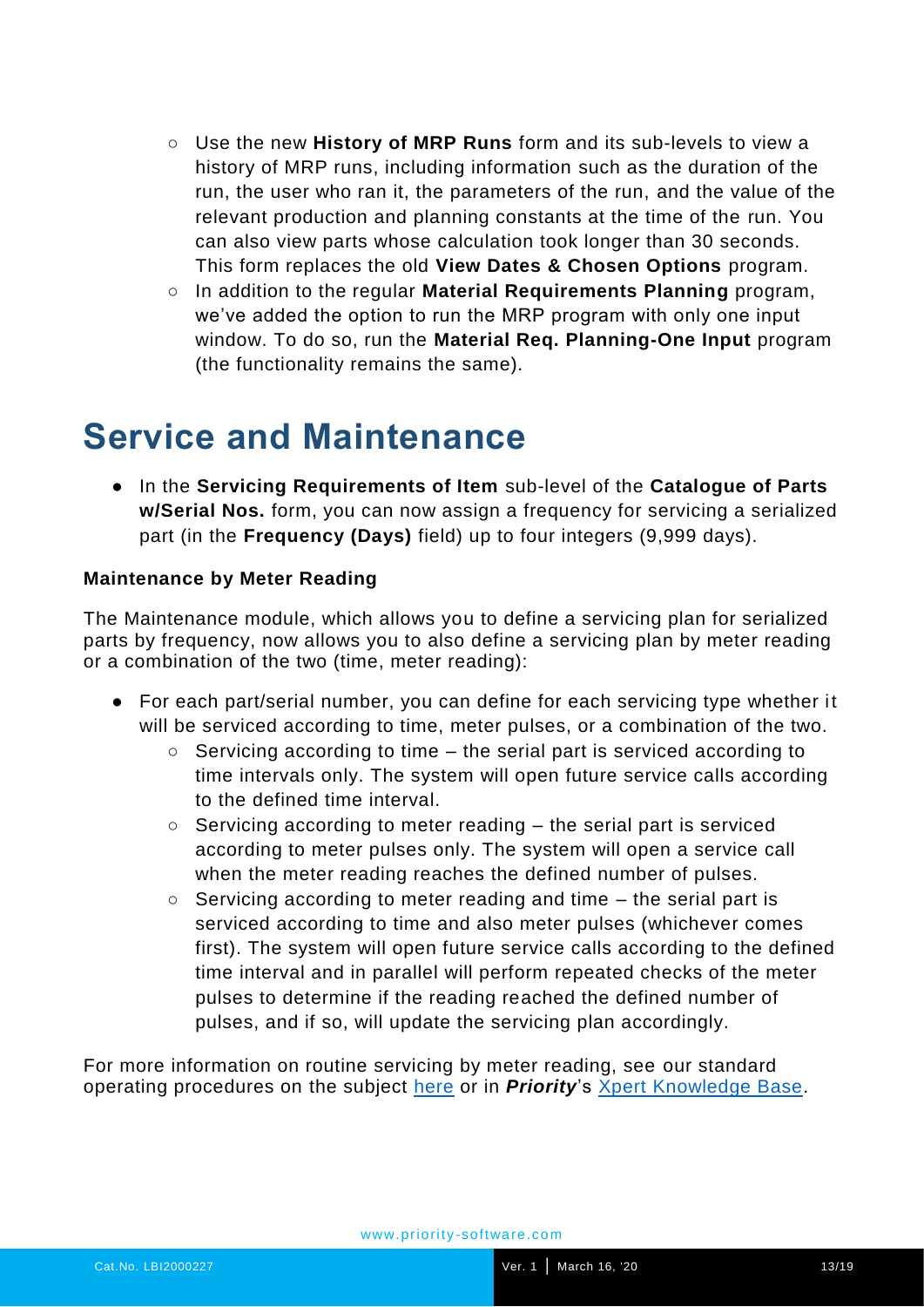## **Global**

- To automate basic settings and avoid user error on opening new customers/vendors, now when opening a new customer or vendor from a specific country, the values defined in the following new fields in the **Country Settings** form (a sub-level of the **Countries** form) will be updated automatically in the financial definitions for the customer/vendor relative to the country of the customer/vendor:
	- **VAT Code - Vendor**
	- **VAT Code - Customer**
	- **Currency - Vendor**
	- **Currency - Customer**
	- **Debit EntryCode-Vend**
	- **Cred EntryCode-Vend**
	- **Debit EntryCode-Cust**
	- **Cred Entry Code-Cust**

In countries already localized by *Priority*, these values will be predefined for a new company/installation as part of our service to provide basic data.

- We extended the service of basic data we provide to installations/companies to the following entities:
	- Taxonomy codes (Germany, Portugal)
	- VAT record types (UK, Germany)

#### **Europe**

- Use the new **VAT Record Types** form to view or define the VAT record types that are displayed in the **VAT Record Type** field of various forms, such as the **Box Definitions** sub-level of the **Tax Report Boxes** form or the **Financ. Parameters for Customers** form. For new installations, as part of our service to provide basic data, in countries where this service is supported, this form will be prepopulated with data relevant to your company's country.
- You can check the validity of the VAT file numbers of your EU customers and vendors against the VAT Information Exchange System (VIES) database. To do so, run the **Validate VAT File No. - EU** program (from the **Customers**/**Vendors** forms or from the **VAT Reports** menu). Each run of the program and the response from VIES is saved in the **VIES VAT No. Validation Log** form.
- A new financial constant that is due to be set in Europe, makes it mandatory to detail tax components for VAT reporting in manual journal entries that include VAT accounts.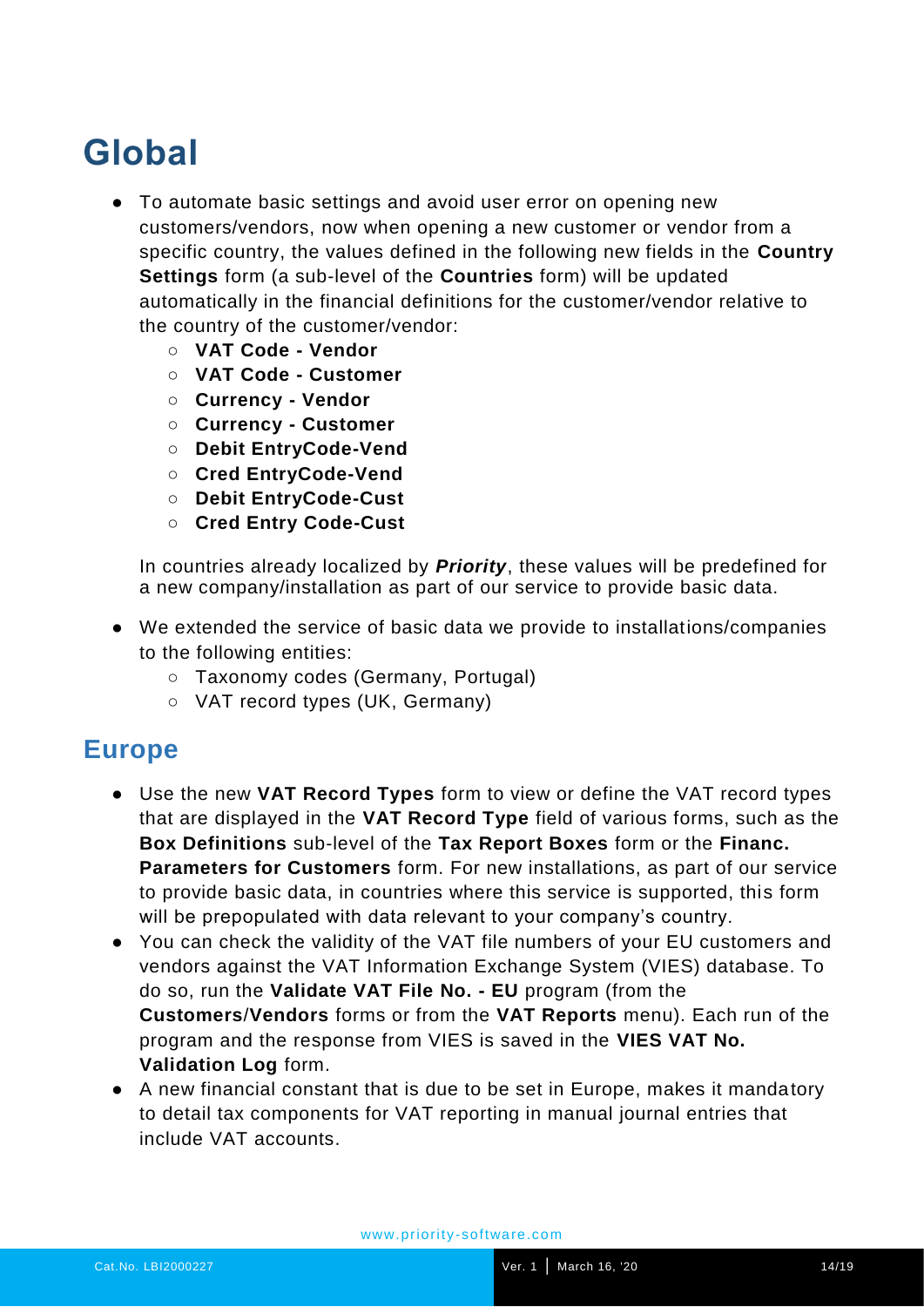● The VAT number of a customer/vendor is now stored in the invoice record so that if it is changed in the master data, the invoice remains intact. You can also specify this number manually for one-time customers/vendors.

#### **VAT Report Generator**

- You can now run the **VAT Report (by Boxes)** from the list of Actions in the **VAT Report Creation/Transmit Log** form.
- The new **TaxDetails** financial constant determines whether the system will check that manually recorded journal entries have at least one sum for a VAT income or expense account in the **VAT Calculation Details** sub-level of the journal entry.

#### **US**

- If you make payments and perform billing via NACHA from a savings account (not a checking account), *Priority* now supports this option. We've added an **Accnt Type to Charge** field to the following forms so you can choose whether this account is a checking or savings account:
	- **Additional Information** form, a sub-level of the **Bank Accounts** form — allows you to define the type of company bank account from which transfers to the vendor will be sent, either a checking or savings account.
	- **Account/Credit Card to Charge** sub-level of the **Customers** form and the **Account/Credit Card to Charge** worksheet — allows you to define the type of customer account with a standing order from which payment will be withdrawn to your account, either a checking or savings account.
- *Priority* now supports assigning tax codes according to the extended ninedigit zip code, not only the original five-digit zip code. To do so, change the setting of the **TaxCodeByZipState** financial constant to the new setting (**2 = By extended zip code**).
- **ShipEngine**: Do you work with multiple accounts held by the same carrier? *Priority* now supports you!

#### **Integration with Avalara**

- If you perform billing, you'll be pleased to see that the **Calc. Tax with Avalara for Inv.** program now appears in the Avalara submenu to accommodate sending invoices to Avalara for tax calculation in a batch.
- The **Update Tax Codes for Customers** program, which overwrites invalid tax codeswith valid ones, can now be run also for tax-exempt customers (by flagging the **Incl exmpt customers** field in the program input).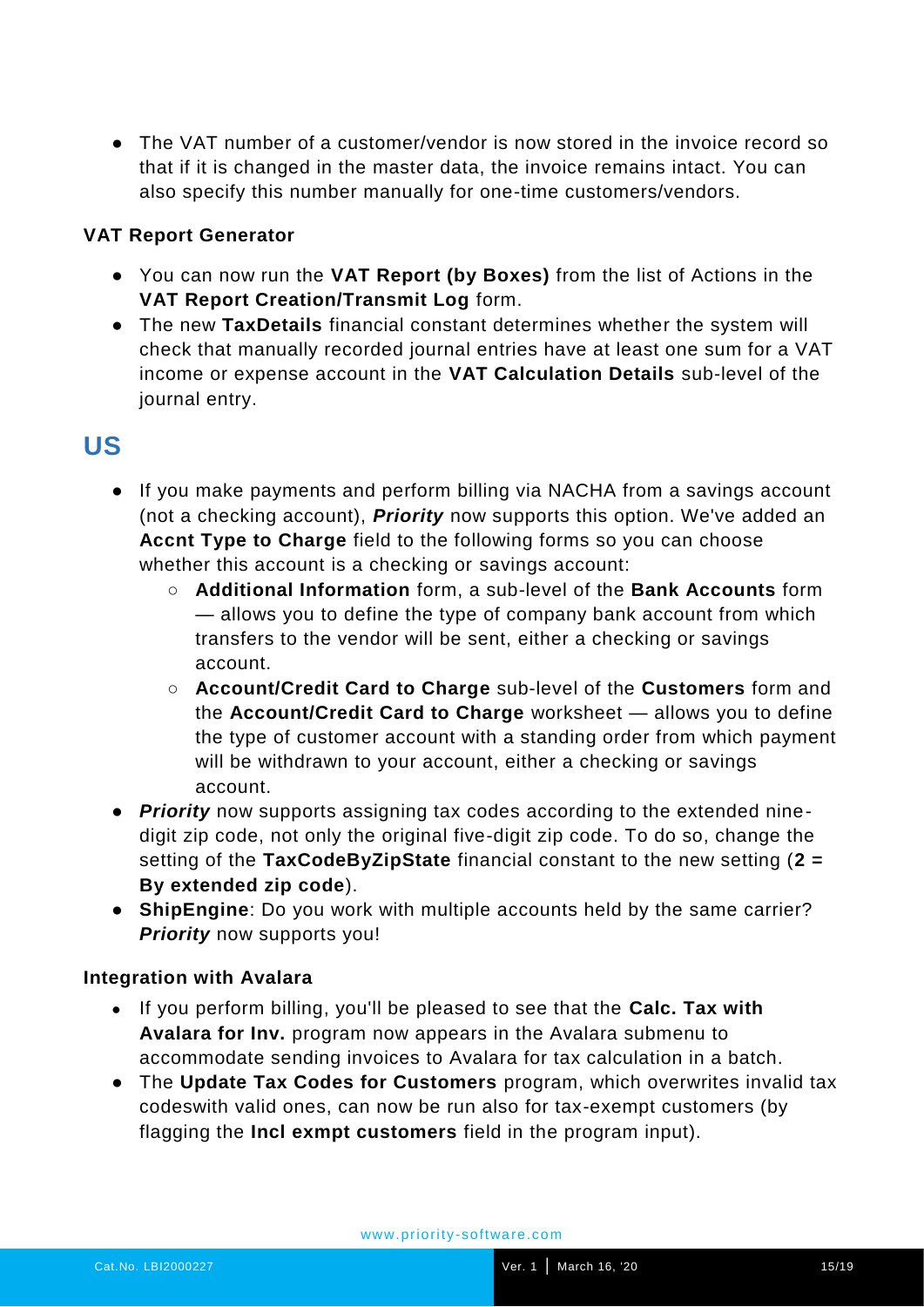### **UK**

- In keeping with HMRC's new requirement to provide customer specifications with every API call (anti-fraud headers), we've enhanced the transmission content (stage one and more to follow). This can also be viewed in the new sub-level of the **VAT Transmission Log (UK)** form, which displays the header and header value transmitted to HMRC.
- You can now run the VAT report for a range of dates that do not necessarily fall in the same year.
- Consignment stock movements from the UK to the EU are now reflected in the VAT report at cost.

### **Belgium**

- The payment reference is now printed in the required structured format on customer invoices.
- You can reconcile bank statements (uploaded in CODA format) with customer invoices in your system. To do so, run the **Prep Receipts for Bank Statement** program from the list of Actions in the **Record Bank Statements** form. The system will generate receipts in the background, matching them both to the invoices and the bank statement lines.

#### **Germany**

**Priority** is proud to present the localization to Germany as part of version 20.0. Our localization is certified by a leading auditing firm and in accordance to certification standard IDW PS 880 for software, as required in Germany. For more information on the certification of *Priority* in Germany please visit/download the full report under [www.bdo.de/standardsoftware-priority-version-20-EN.](http://www.bdo.de/standardsoftware-priority-version-20-EN)

- **Support for DATEV Accounting Software**: You can export financial data in a format that meets the requirements of DATEV accounting software. Use the new **Export in DATEV Format - Germany** program to create a csv file for DATEV; all data exports are logged in the **DATEV Load History** form.
- The new **EC Sales List - Germany** procedure allows you to easily create the EC Sales List file for monthly or quarterly submission to the tax authorities.
- The **Intrastat – Germany** report allows you to generate the Intrastat report and file for submission to authorities as required.
- To define and run a VAT report for a company in Germany, use the VAT Report Generator (see our standard operating procedures). Then run the new **VAT Report - Germany (by Boxes)** to create the VAT report. If in addition to the report, you wish to generate an XML file for submission to tax authorities, flag the relevant box on the report input screen.
- If you transmit VAT returns electronically from *Priority*, use the new **VAT Report - Sums for Germany** form (a sub-level of the **VAT Report**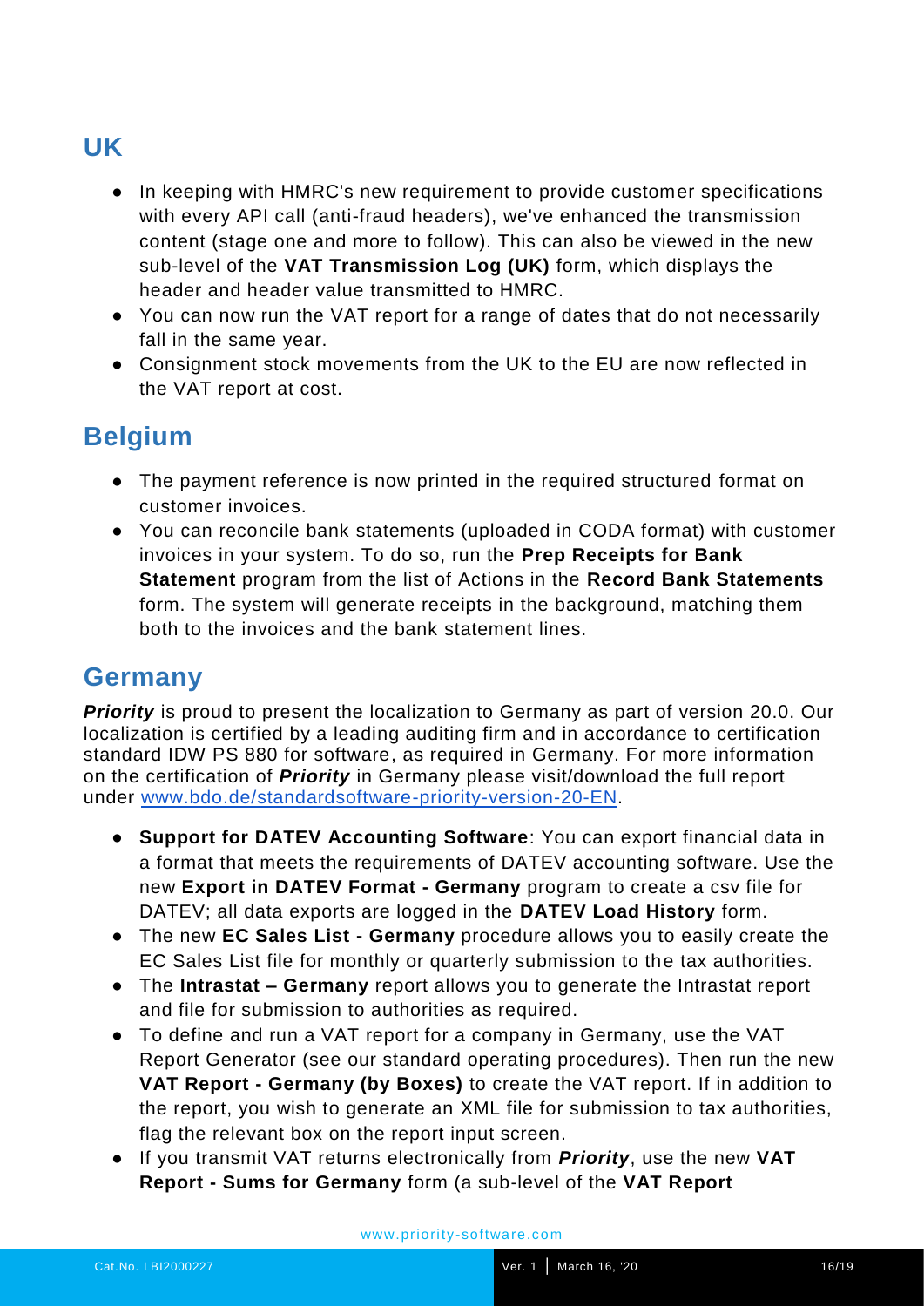**Creation/Transmit Log**) to display the VAT sums transmitted, broken down by VAT report box.

- Run the new **Run Interbank Payables -Fgn.Curr** program to extract bank transfers in a foreign currency (flagged in the **Flag Bank Transfers for ITP** form) to a payment transfer file in DTAZV format.
- **Trial Balance**: Run the **eBilanz Balance- Germany** program to export specific data into a Excel file which can be used to submit an electronic trial balance (eBilanz) to tax authorities via third-party software.
- *Priority* supports early payment discounts in Germany, where there is no impact on the invoice, but the receipt includes retroactive handling of the VAT. To enable this option, use the new **2, On payment with VAT handling (Germany)** setting for the **EarlyPayDiscount** financial constant.
- Use the **Import MT940 Bank Statement** program to import MT940 bank statements into *Priority* in STA format. The statement No. in the bank's system will be displayed in the new **External Reference** field in the **Record Bank/AmEx Statements** form.
- *Priority* supports the export of data tables in GoBD format, as required by tax authorities. Run the **GOBD Export - Germany** program to specify the type of data you want to download from the system into CSV files.

See the Germany Localization Map in *Priority*'s [Xpert Knowledge Base](https://support.priority-software.com/#/kb) to see all the standard operating procedures (SOPs) available on the developments above. Each SOP is accessible in Xpert as well.

### **Portugal/Angola: SAF-T Reporting**

- Digital signatures:
	- a new **SAFT Document Code** field in the **Inv. Transaction Documents** form in which you can specify the prefix that will be added to the digital signature's value when an inventory transaction document of a certain type is digitally signed.
	- a new **Check Digital Signature** program from the **Customer Shipments** and **Returns to Vendor** forms, which checks the digital signature of the shipping/return document.
	- the **Digital Signature** program can now be run also from the **Revision of Final Shipping Doc.** and the **Revision of Final Vendor Return** forms, to sign the revised version of a finalized (previously signed) document.
- The following new fields in the **SAFT Definitions** program input enhance the SAF-T file that is generated: **Software Validation No.**, **Product ID**, **Product Version**.
- The logic for choosing an exemption reason on invoice lines in the SAFT file was extended to support line-level exemption codes.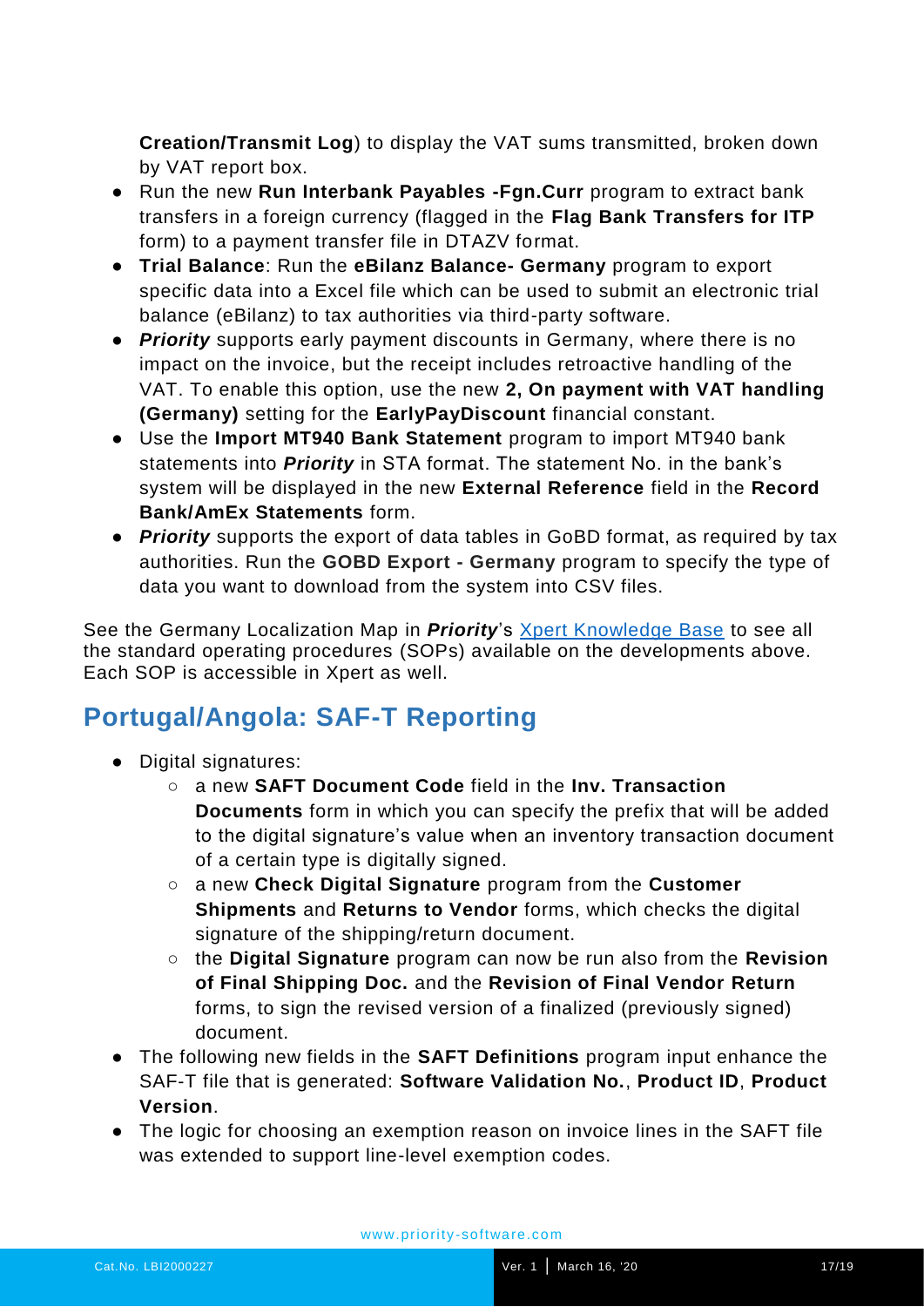● Walk-in customers are now handled in accordance to regulation requirements.

## **System Maintenance and Misc.**

- We've added support for the Microsoft Edge browser.
- The Internet Explorer browser is no longer supported.
- We've added a **Run on Round Hours** flag to the **Tabula Task Scheduler** form. If you define the hour from which recurring tasks should be run, you can flag this column to specify that they should begin on the next round hour.
- The new **Replace User in Authorizer List** program allows you to replace a former user with a new user in a list of authorizers, in order to ensure continuity with existing authorizer lists. This is useful when an employee leaves the company, or for any other reason that might require a change in users.
- The **Replace User** program input now allows you to copy more settings from a former user to a new user. You can flag these additional fields to select the settings to copy over to the new user: **Replace in Auth**[orizer] **List, Replace in Bus**[iness] **Rules**, and **Replace in Data Gen**[erator].
- The new **NETFILESAUTH** system constant allows you to block the possibility to view an attachment via the URL without authentication.
- The new **Print Formats for Report** form (a sub-level of **Procedure Steps**, which is itself a sub-level of the **Procedure Generator** form) displays the print formats in which the report in the upper-level form appears.
- Now there is no need for each user to define his or her e-mail settings (Web or Mobile). See the documentation on the **SENDMAILBY** system constant.
- Start working with our out-of-the-box *Priority* apps (if your license includes Priority Mobile): The **Add New User** program has a new **Priority Mobile** input field. This field is checked by default; therefore, when adding a new user, the user is added automatically to the **Users for Application** (sub-level of the **Applications for License** form).
- The name of the service for the Application Server was changed to Priority App Server (formerly priority.net).
- We have updated the behavior of **search lists in key fields**.
	- Now, when typing a value in a key field, the search list will only open by clicking the arrow icon/pressing the space bar/pressing F6 (and not automatically as in other fields).
		- Example: the search list in the **Customer Number** field will open automatically when you start typing, if the field is not a key field (as in the **Sales Orders** form), but will *not* open automatically when the field *is* a key field (as in the **Customers** form).